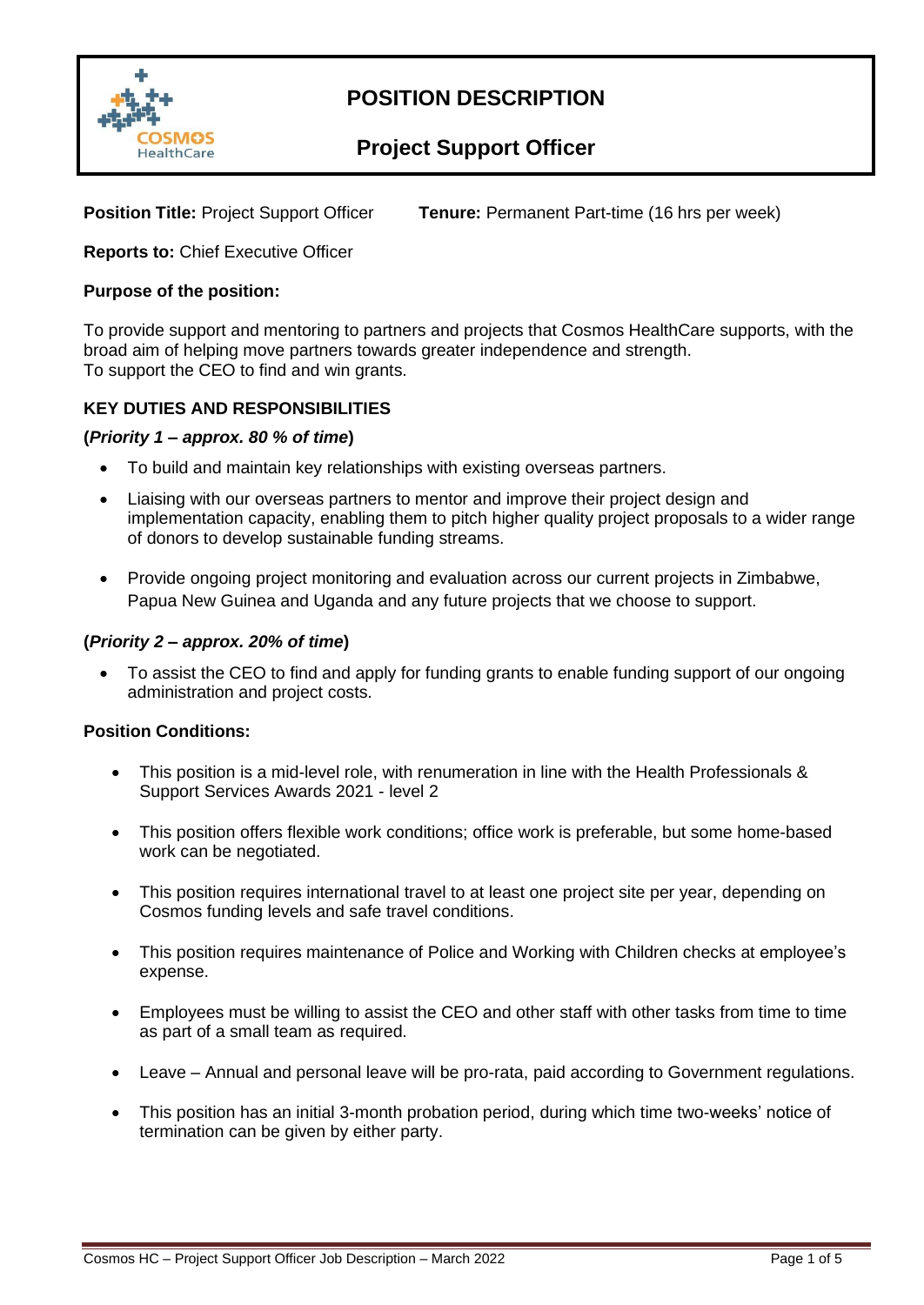

# **Project Support Officer**

### **KEY OUTCOMES**

| <b>Management and</b><br>1.<br>development of<br>all aspects of<br>allocated projects | Evidence that projects comply with Cosmos HealthCare polices<br>and DFAT guidelines.<br>Effective liaison with other Cosmos staff, partner agencies, and<br>$\bullet$<br>government departments.<br>Relevant deadlines are met.<br>Smooth incorporation of any new partnerships                                                                                                       |
|---------------------------------------------------------------------------------------|---------------------------------------------------------------------------------------------------------------------------------------------------------------------------------------------------------------------------------------------------------------------------------------------------------------------------------------------------------------------------------------|
| <b>Management of</b><br>2.<br>compliance for<br>allocated projects                    | Development of appropriate systems to maintain partner<br>compliance to relevant ACNC / DFAT standards.<br>Effective liaison with the Cosmos CEO for compliance<br>management.<br>Demonstrate an attitude aimed at raising standards                                                                                                                                                  |
| 3. Input to relevant<br>policies and<br>procedures                                    | Open and co-operative sharing of information.<br>Ensuring policies and procedures are consistent with DFAT<br>requirements.                                                                                                                                                                                                                                                           |
| 4. Quality<br>Improvement                                                             | Quality reflected in the carrying out of all responsibilities.<br>$\bullet$<br>Demonstrate a commitment to continuous improvement.<br>$\bullet$<br>Work in accordance with all Cosmos policies and procedures.<br>$\bullet$<br>Contribute to and implement improvements to work processes<br>$\bullet$<br>in a manner that is consistent with organisational policy and<br>procedures |
| 5. Network & Grant<br>development                                                     | Effective networking with grant-giving institutions.<br>Evidenced by relationships built with new partners.<br>Success in winning funding grants.                                                                                                                                                                                                                                     |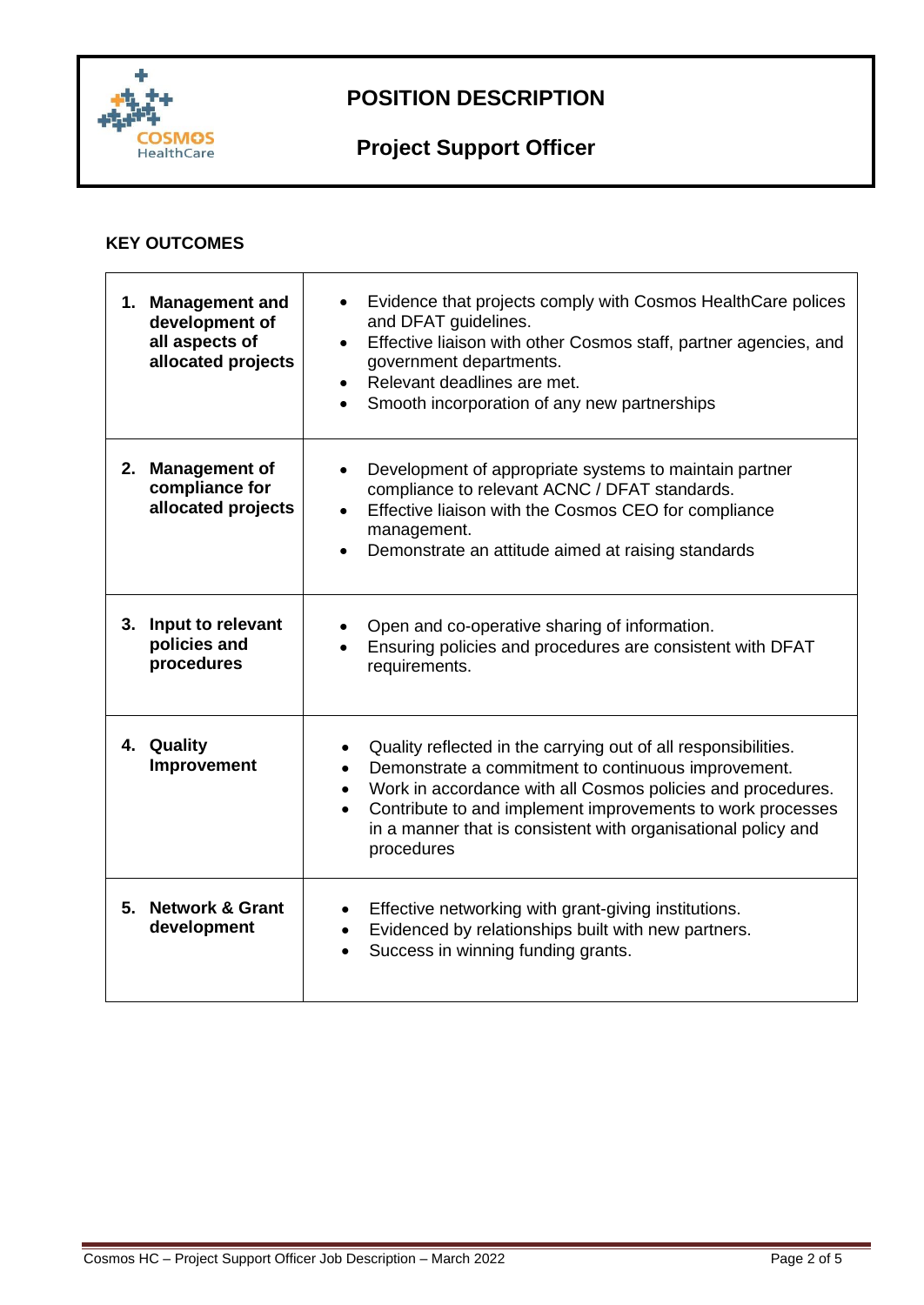

## **Project Support Officer**

### **SELECTION CRITERIA:**

### **ESSENTIAL:**

- 1. An active Christian faith with a strong heart to relieve suffering and to empower people. You must also share a commitment to Cosmos HealthCare's mission, values, and ethos.
- 2. Be able to demonstrate an understanding of good development practice, prioritising sustainability through empowerment and respectful relationships.
- 3. Proven experience in project management designing, monitoring, and evaluating international development projects, particularly in the areas of water, sanitation, and hygiene (WASH) and primary health.
- 4. At least two years' experience, living and working supporting development projects in a developing world context, preferably Africa, SE Asia, Pacific Islands.
- 5. Be team orientated, flexible and easy-going with good interpersonal skills and the ability to work respectfully and in a professional manner with our partners across cultures and different levels of society.
- 6. Have a commitment to gender equality and demonstrate this in practice.
- 7. Be able to think critically and outside the square and turn concepts into reality. Have good writing and computer skills to be able to deliver clear reports to various stakeholders.
- 8. A willingness and ability to travel internationally for up to 4 weeks per year, if organisational funding allows.

### **DESIRABLE:**

- 1. Experience working in the faith sector for a Christian-based NGO.
- 2. Previous experience in grant procurement, writing proposals for grants and managing grant requirements from governments and other institutions.
- 3. Qualifications such as an International Development degree or similar.

### **REFERENCES:**

A minimum of two references from the following people are required in the application for this position:

- 1. A past employer or business referee in a similar field.
- 2. A local church Pastor.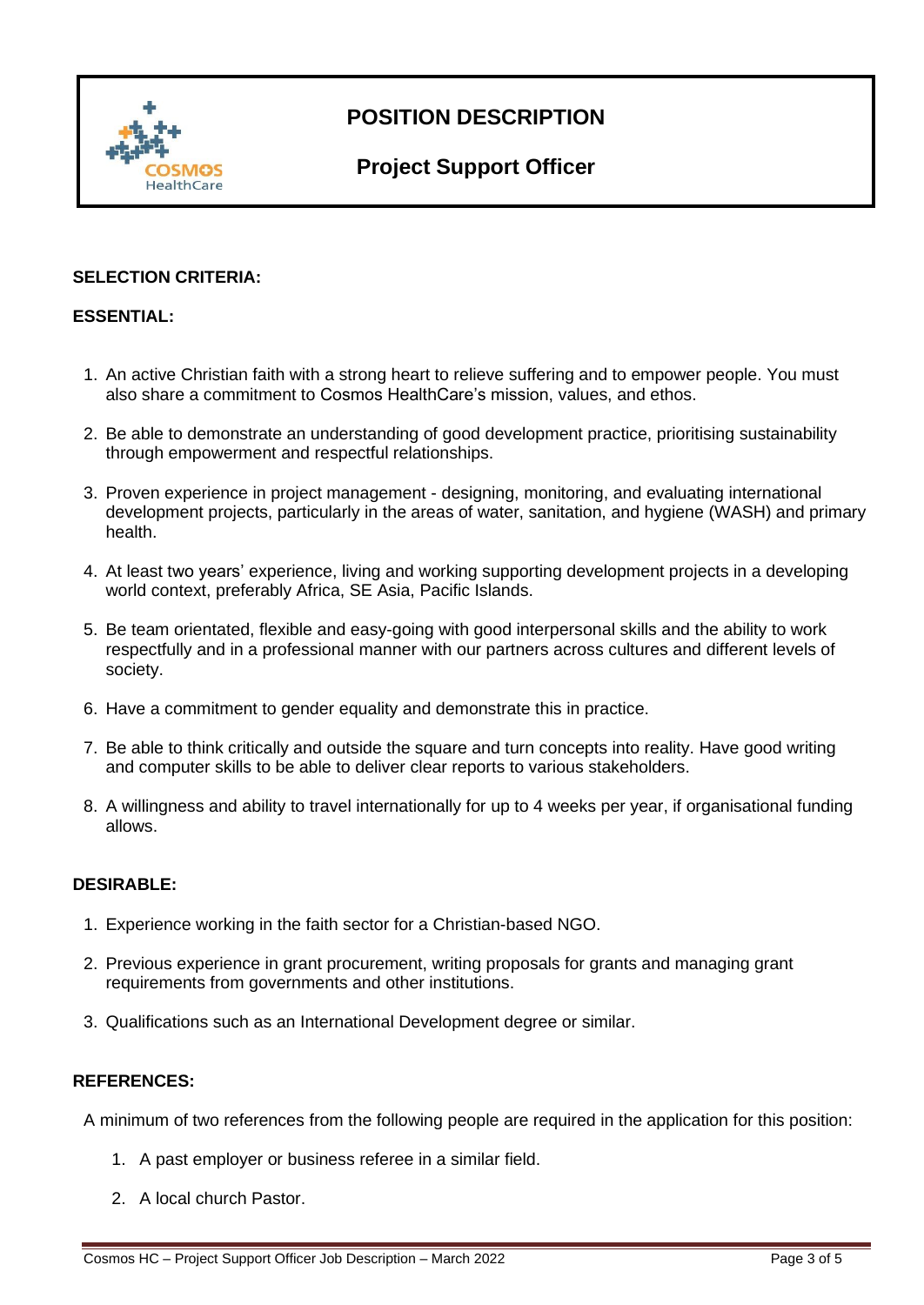

## **Project Support Officer**

### **STANDARD REQUIREMENTS:**

| <b>MISSION AND VALUES:</b>                          | To understand, support and promote the Vision, Mission, and<br>Values of Cosmos HealthCare (see our website).                                                                                                         |
|-----------------------------------------------------|-----------------------------------------------------------------------------------------------------------------------------------------------------------------------------------------------------------------------|
| <b>CODE OF CONDUCT:</b>                             | To demonstrate the organisation's ethos and values in all<br>interactions with supporters, team members, the public and<br>fellow staff members.                                                                      |
| <b>CONFIDENTIALITY:</b>                             | To maintain confidentiality and not divulge any unauthorised<br>information about the organisation's operations and affairs,<br>overseas partners, staff, and volunteers.                                             |
| <b>CONTINUOUS</b><br><b>IMPROVEMENT:</b>            | To participate and contribute to improving the quality of program<br>and level of service provided by Cosmos HealthCare                                                                                               |
| <b>SAFE PRACTICE AND THE</b><br><b>ENVIRONMENT:</b> | To adhere to all organisational Policies and Procedures<br>pertaining to Safe Practice and the Environment, the<br>Occupational Safety and Health Act, 1984, the Occupational<br>Safety and Health Regulations, 1996. |
| <b>STAFF DEVELOPMENT:</b>                           | To attend any relevant staff development training sessions<br>offered by Cosmos HealthCare.                                                                                                                           |
| <b>DRESS STANDARD:</b>                              | A good standard of appearance when working (smart casual) for<br>Cosmos HealthCare.                                                                                                                                   |